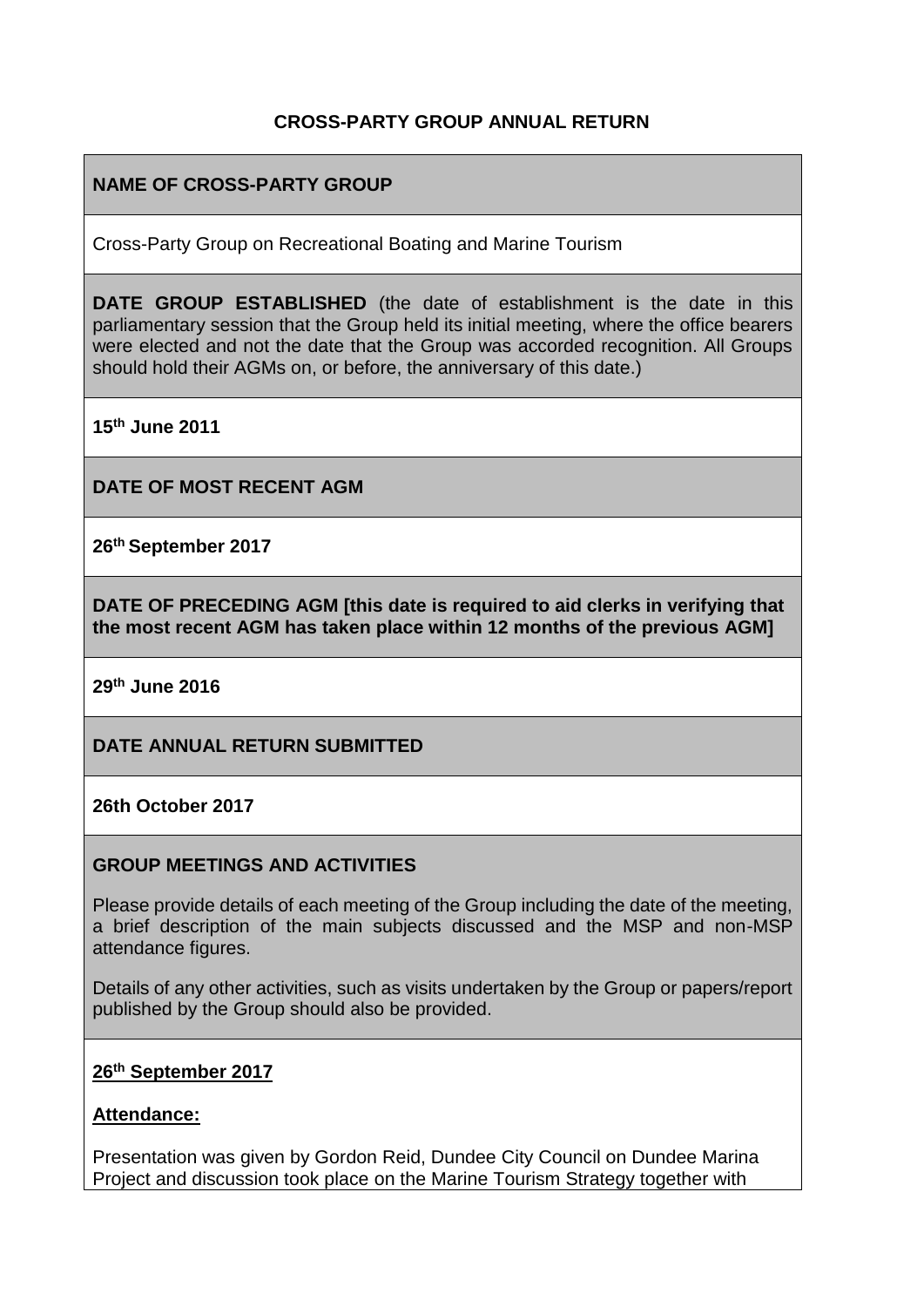discussions on the Tourism Levy/Tax and Oban Bay.

#### **27th June 2017**

#### **Attendance: 2 MSPs, 19 Non MSPs**

Presentation was given by Alan Rankin, providing an update on the Marine Tourism Strategy Action Plan. Sarah Riddle from Northern Light gave a presentation on marina development at Fort William.

#### **28th February 2017**

#### **Attendance: 3 MSPs, 22 Non MSPs**

Discussions took place on the following –

- Marine Tourism Strategy
- Marine Activity Event
- Update on the EU
- Update on the Crown Estate

#### **29th November 2016**

#### **Attendance: 5 MSPs, 36 Non MSPs**

- Presentations were made by David Pougher, President of British Marine
- Presentation was made by Fiona Hyslop, Cabinet Secretary for Culture, Tourism and External Affairs
- Presentation was made by Wildlife Watching by Link Marine Group.

#### **29th June 2016**

#### **Attendance: 2 MSPs, 18 Non MSPs**

- AGM took place.
- Ministerial Update
- Update on the Manifesto
- Report of RYA Scotland meeting with Loch Lomond and Trossachs National Park Authority on marine tourism in lreation to camping management laws.
- Dredging in Scotland and in the Forth.

## **MSP MEMBERS OF THE GROUP**

Please provide names and party designation of all MSP members of the Group.

Stuart McMillan SNP, Liam Kerr CON, Clare Adamson SNP, Jackie Baillie LAB, Kenneth Gibson SNP, Angus MacDonald SNP,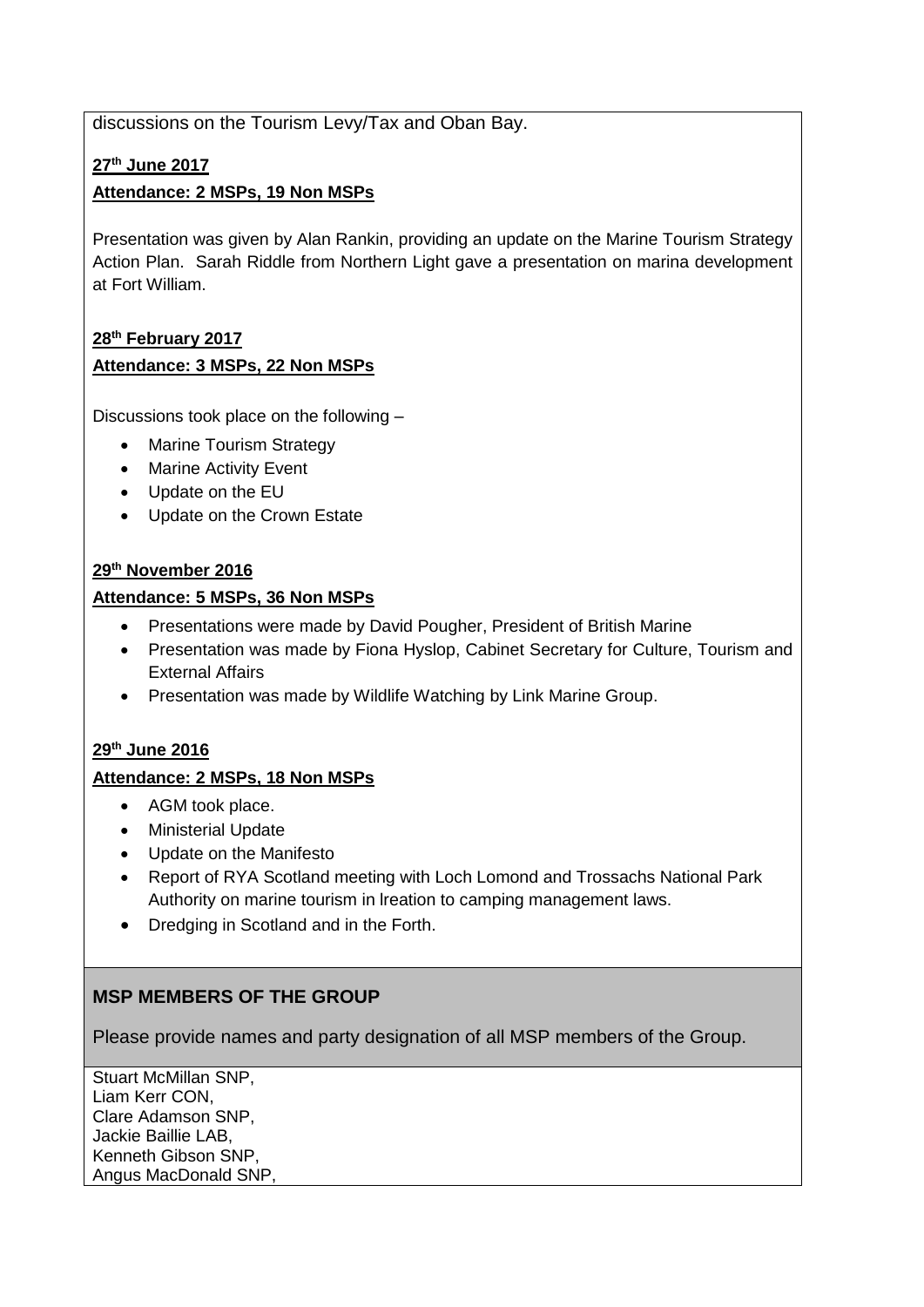Joan McAlpine SNP, John Finnie GREEN, Lewis MacDonald LAB, Liam McArthur LIB.

## **NON-MSP MEMBERS OF THE GROUP**

For organisational members please provide only the name of the organisation, it is not necessary to provide the name(s) of individuals who may represent the organisation at meetings of the Group.

| Individuals   | lain Brown<br>Renata Edge          |
|---------------|------------------------------------|
|               | <b>Tom Findlay</b>                 |
|               | Hugh Henderson                     |
|               | E Liddle                           |
|               | <b>Margaret MacGregor</b>          |
|               | <b>Charles Warlow</b>              |
|               | <b>Chrisy Southgate</b>            |
|               | <b>Colin Taylor</b>                |
|               | Councillor Day (Edinburgh Council) |
|               | <b>Helen McMeekin</b>              |
|               |                                    |
| Organisations | <b>Ardfern Yachts</b>              |
|               | <b>Argyll and Bute Council</b>     |
|               | <b>Atlantic Edge</b>               |
|               | <b>Bidwells for Crown Estate</b>   |
|               | <b>Blue Sea Marinas</b>            |
|               | <b>British Marine Federation</b>   |
|               | <b>British Marine Scotland</b>     |
|               | <b>British Ports Association</b>   |
|               | <b>Caley Marina</b>                |
|               | <b>CALMAC</b>                      |
|               | <b>CB Marine Services</b>          |
|               | City of Edinburgh Council          |
|               | <b>Clan Charters</b>               |
|               |                                    |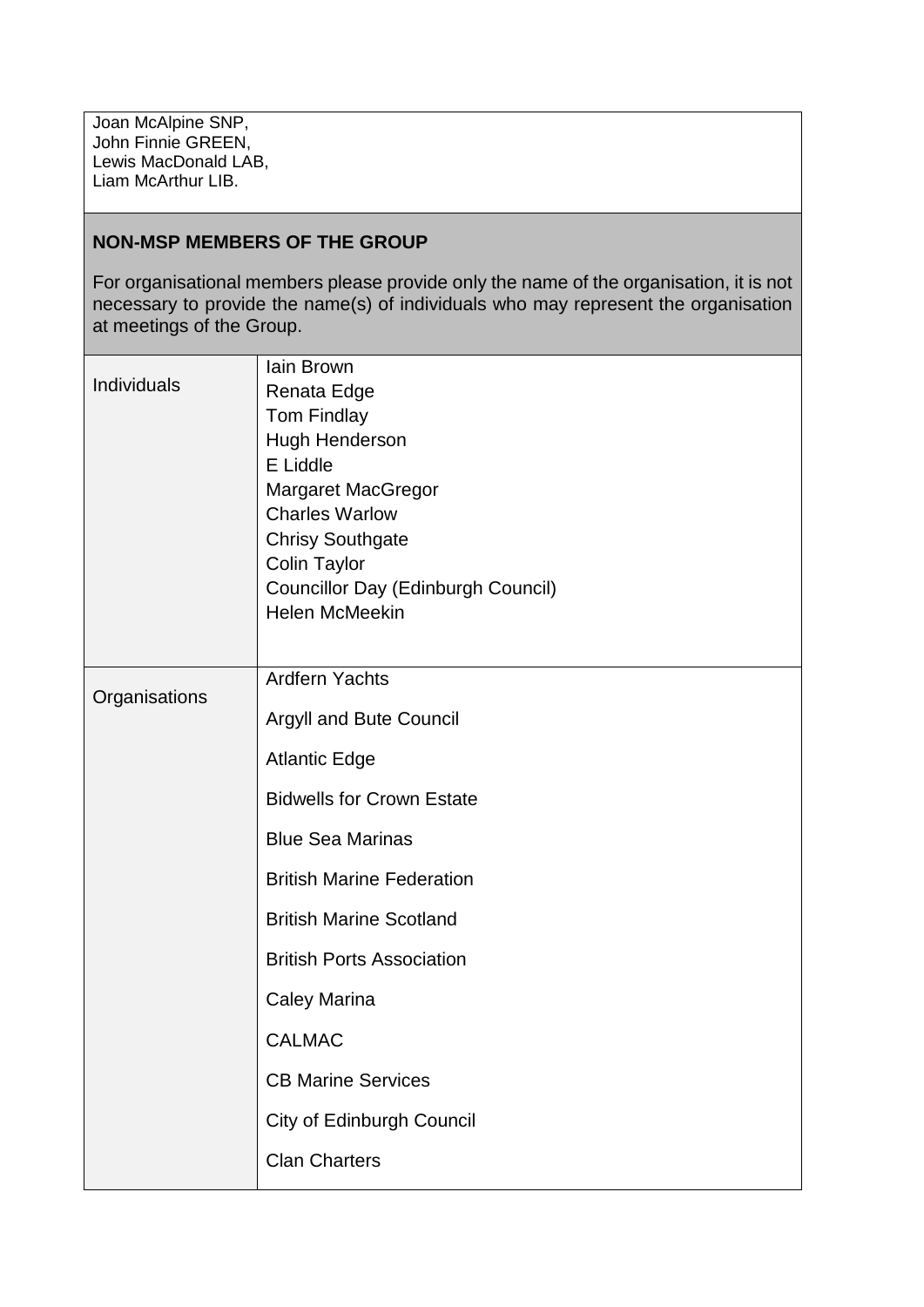| <b>Clyde Yacht Clubs Association</b>          |
|-----------------------------------------------|
| <b>Clyde Yachts</b>                           |
| <b>Clydeport Operations Ltd</b>               |
| Comann Na Mara                                |
| <b>Community Sports Tourism Group</b>         |
| <b>Cramond Boat Club</b>                      |
| Craobh Marina                                 |
| <b>Crown Estate</b>                           |
| <b>Cruise Scotland</b>                        |
| <b>Dialogue Marketing</b>                     |
| <b>Duisdale House Hotel</b>                   |
| <b>Dumfries and Galloway Council</b>          |
| <b>East Lothian Council</b>                   |
| <b>Edinburgh Boat Charters</b>                |
| <b>Euro Yachts</b>                            |
| <b>Event Scotland</b>                         |
| <b>Fife Council</b>                           |
| Firth of Clyde Forum                          |
| Fort William Marina and Shoreline Company Ltd |
| Forth and Clyde Canal Society                 |
| Forth Estuary Forum                           |
| <b>Forth Ports</b>                            |
| <b>Forth Yacht Clubs Association</b>          |
| <b>Fortwilliam Chamber of Commerce</b>        |
| Glenuig Inn                                   |
| <b>Granton Harbour Users Group</b>            |
|                                               |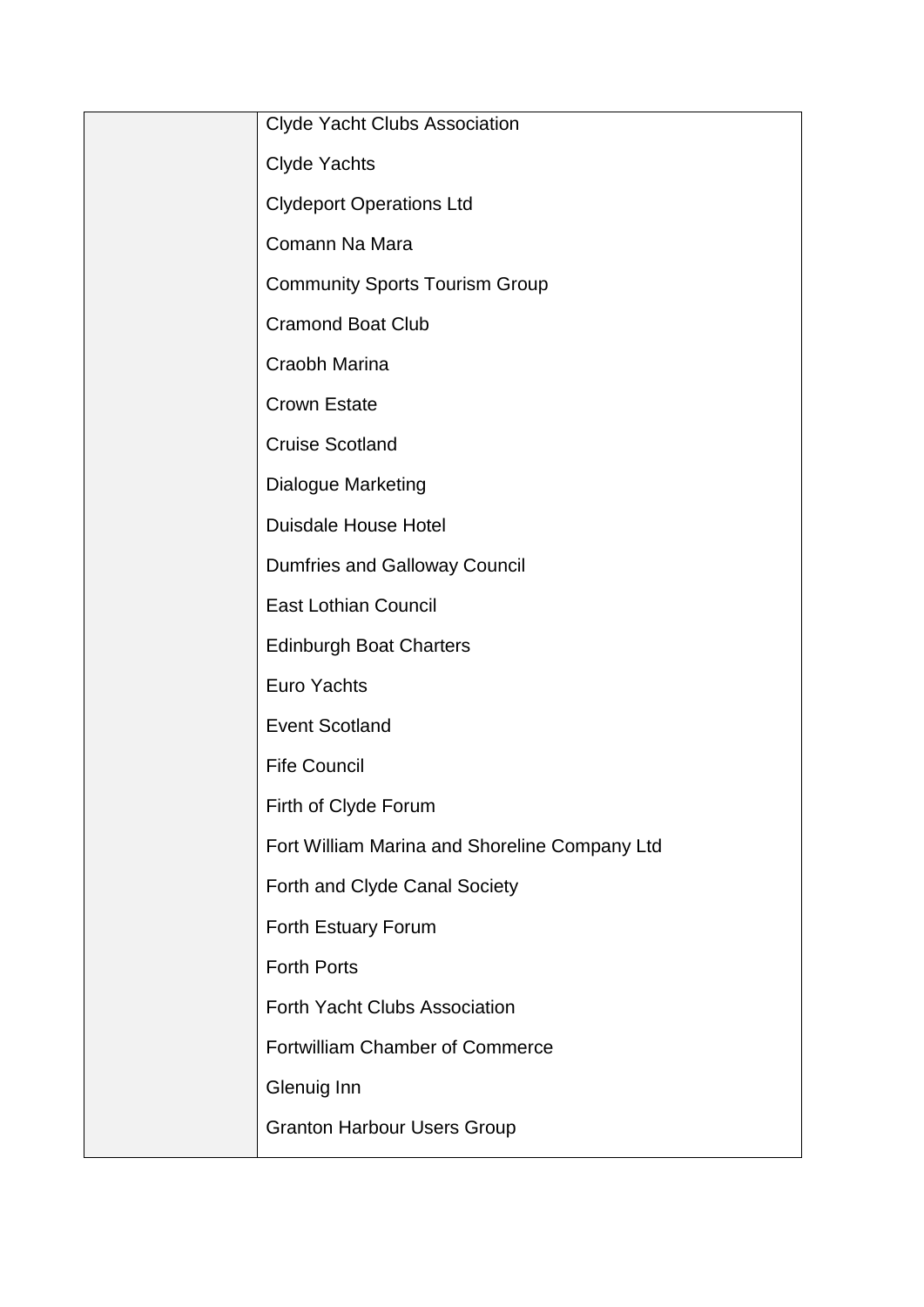| <b>Hapimag Resorts and Residences</b>      |
|--------------------------------------------|
| Hebridean Whale and Dolphin Trust          |
| <b>Highlands and Islands Enterprise</b>    |
| <b>Hulley Marine</b>                       |
| -Instore Fisheries and Coastal Communities |
| <b>Inverness Marina</b>                    |
| Isle of Skye Yachts                        |
| <b>James Watt Dock</b>                     |
| JP Watersports                             |
| Kip Marina                                 |
| Largs Yacht Haven                          |
| <b>Lochaber Chamber of Commerce</b>        |
| <b>Marine Conservation Society</b>         |
| <b>Marine Scotland</b>                     |
| Media Continental                          |
| <b>Moray Council</b>                       |
| <b>Moray Firth Partnership</b>             |
| Northern Light                             |
| Nova Innovation                            |
| Ocean Youth Trust                          |
| Pagoda PR                                  |
| Port Edgar Berth Holders Association       |
| Port Edgar Watersports                     |
| Port Edgar Yacht Club                      |
| Portavadie Marina                          |
| Quay Marinas, Rhu                          |
|                                            |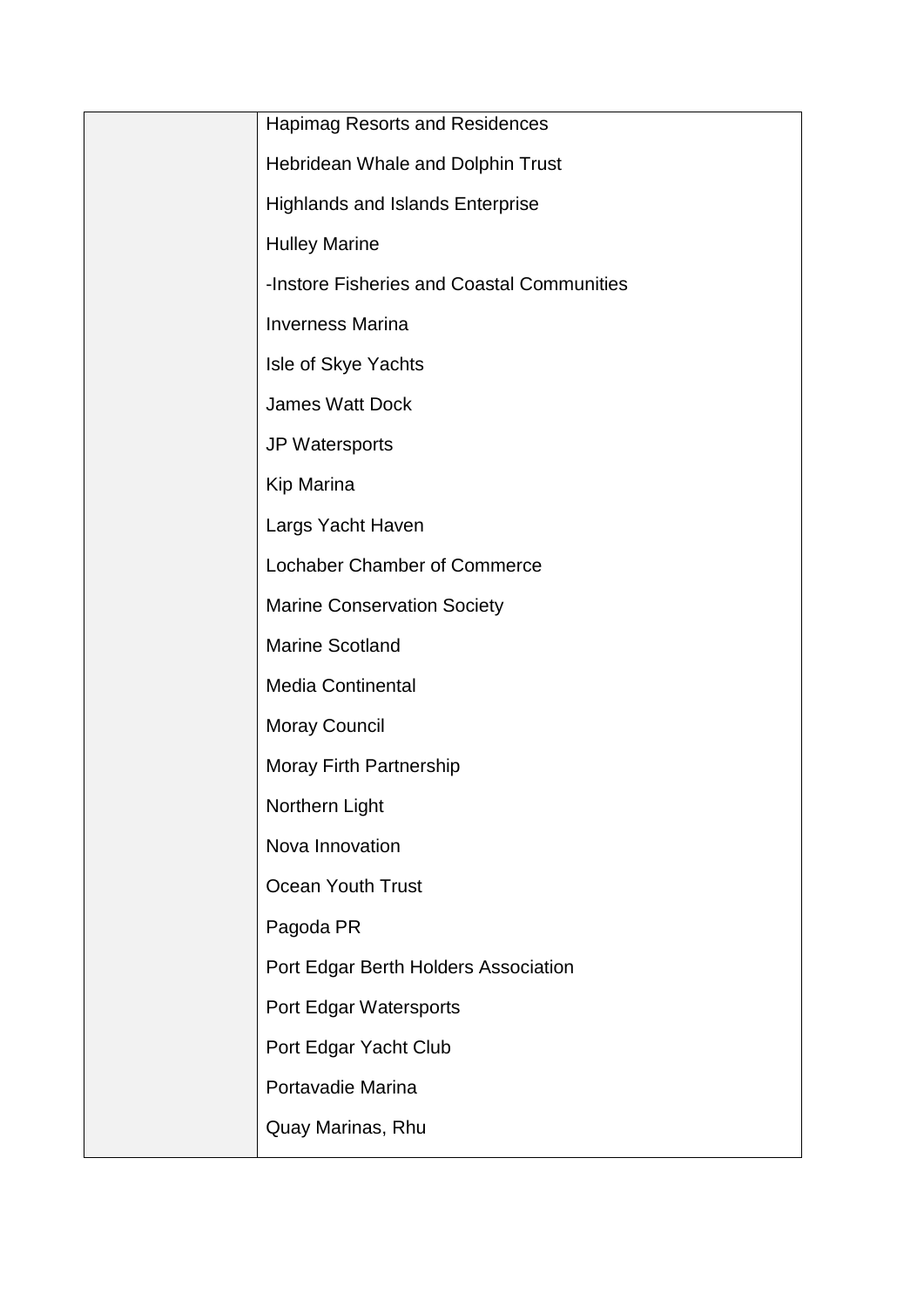| Ramboll                                          |
|--------------------------------------------------|
| <b>Recreational Sea Angling Strategy</b>         |
| Riverside Inverclyde                             |
| Royal Forth Yacht Club                           |
| Royal Yachting Association Scotland              |
| Sail Scotland                                    |
| Scotsail                                         |
| <b>Scottish Canals</b>                           |
| <b>Scottish Canoe Association</b>                |
| <b>Scottish Coastal Forum</b>                    |
| <b>Scottish Coastal Rowing</b>                   |
| <b>Scottish Coastal Rowing Association</b>       |
| Scottish Council for Development and Industry    |
| <b>Scottish Enterprise</b>                       |
| <b>Scottish Environment LINK</b>                 |
| <b>Scottish Government</b>                       |
| <b>Scottish Rowing</b>                           |
| <b>Scottish Sea Angling Conservation Network</b> |
| <b>Scottish Seabird Centre</b>                   |
| <b>Scottish Tourism Alliance</b>                 |
| Sea Cadet Association in Scotland                |
| <b>Seagull Trust Cruises</b>                     |
| <b>Skills Development Scotland</b>               |
| Solway Yacht Club                                |
| South West Mull and Iona Development             |
| sportscotland                                    |
|                                                  |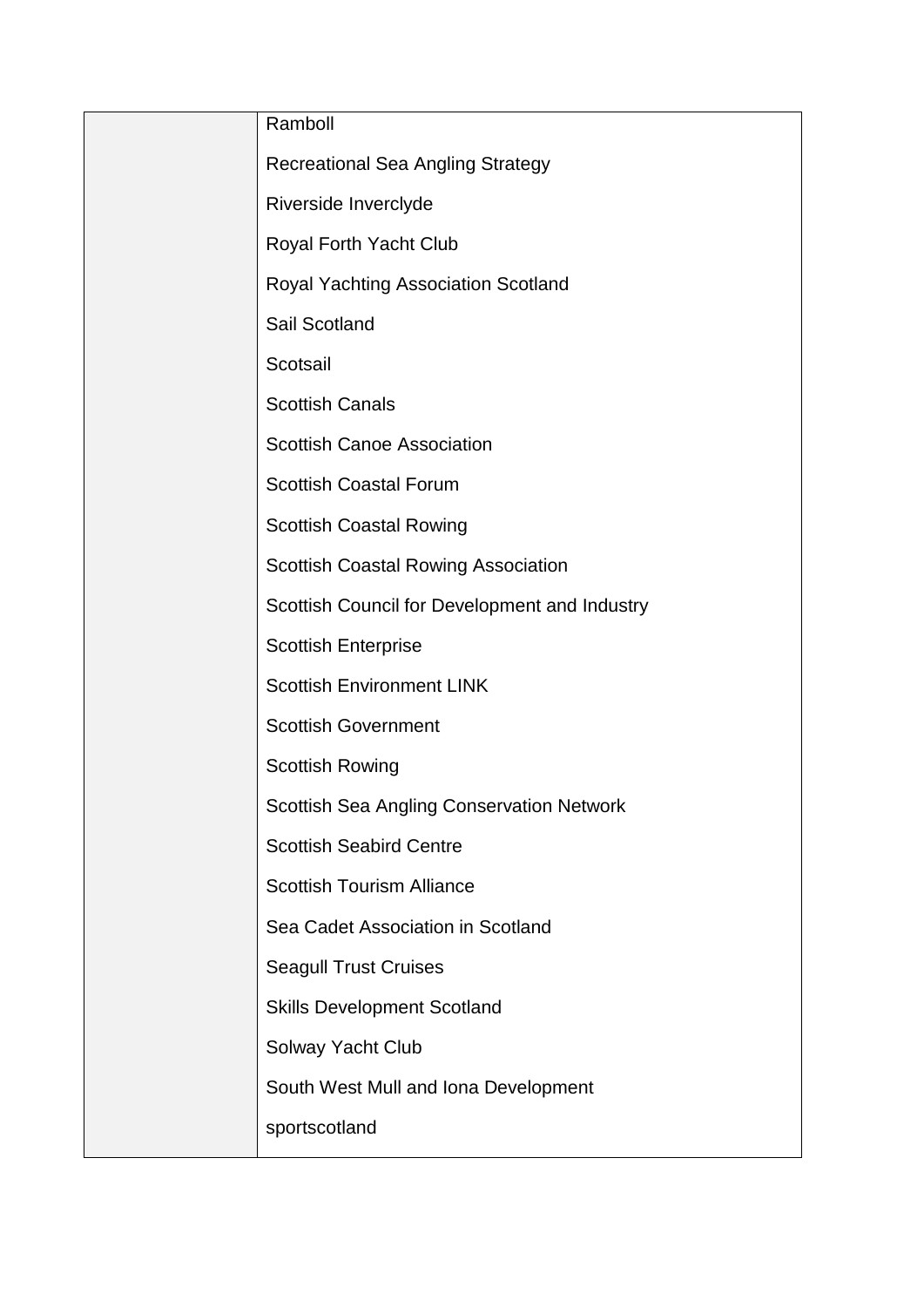|  | <b>St Andrews Harbour Trust</b>                   |
|--|---------------------------------------------------|
|  | <b>Storas Ubhist</b>                              |
|  | <b>Stornoway Port Authority</b>                   |
|  | <b>Tarbert Harbour Authority</b>                  |
|  | The Majestic Line                                 |
|  | <b>Tobermory Harbour Authority</b>                |
|  | <b>Troon Yacht Haven</b>                          |
|  | Tui Underwater                                    |
|  | <b>Ullapool Harbour Authority</b>                 |
|  | University of Highlands and Islands               |
|  | VisitScotland                                     |
|  | Waterski and Waterboard Scotland                  |
|  | <b>Waverley Excursions</b>                        |
|  | West Highland Anchorages and Moorings Association |
|  | <b>West Highland College</b>                      |
|  | <b>Wick Coastal Rowing Club</b>                   |
|  | <b>Wild Scotland</b>                              |
|  | <b>Yacht Designers and Surveyors Association</b>  |
|  | <b>Yachting Life</b>                              |
|  |                                                   |

# **`GROUP OFFICE BEARERS**

Please provide names for all office bearers. The minimum requirement is that two of the office bearers are MSPs and one of these is Convener – beyond this it is a matter for the Group to decide upon the office bearers it wishes to have. It is permissible to have more than one individual elected to each office, for example, co-conveners or multiple deputy conveners.

| Convener | <b>Stuart McMillan MSP</b> |
|----------|----------------------------|
|----------|----------------------------|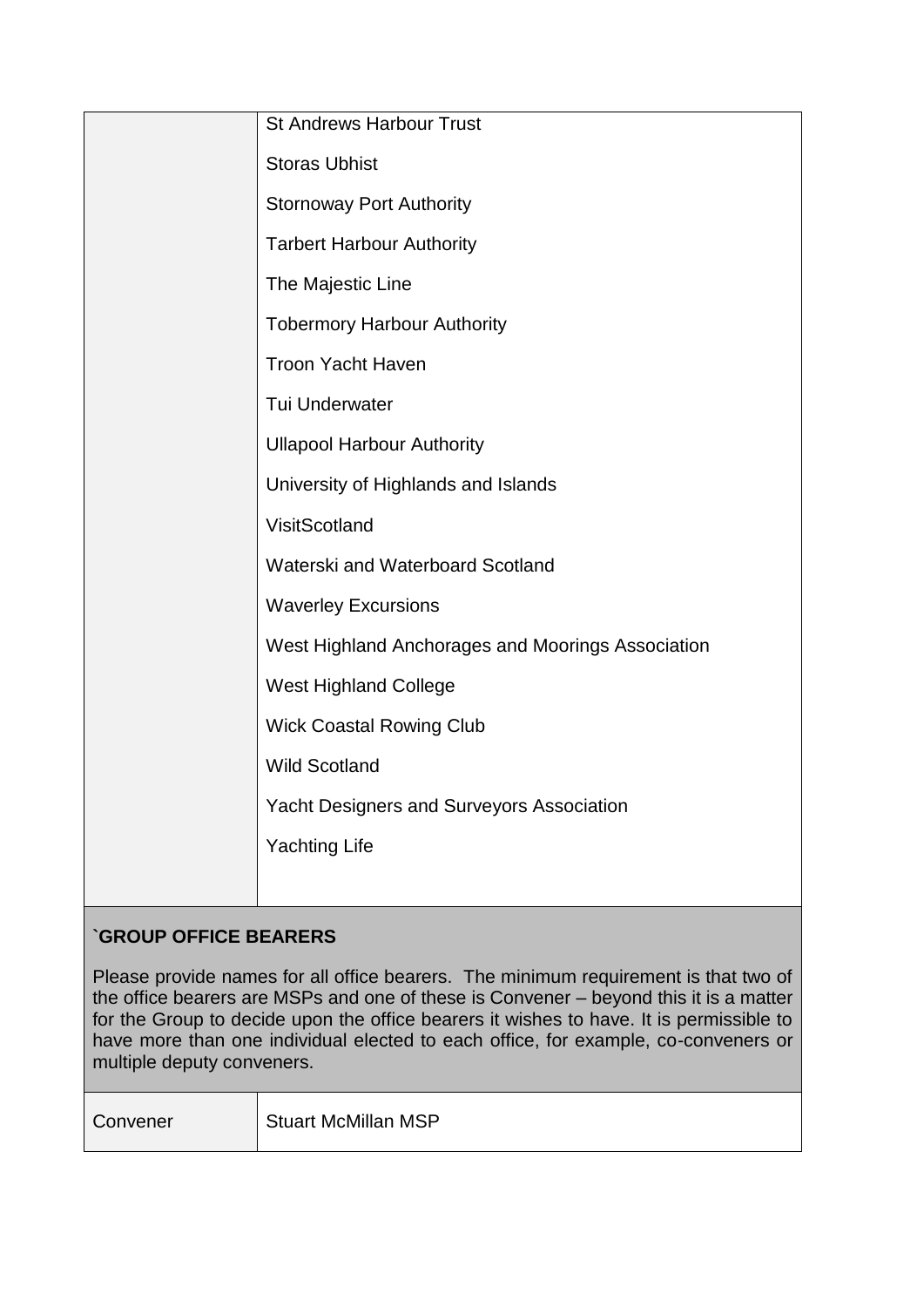| <b>Deputy Convener</b> | Liam Kerr MSP                                                                       |
|------------------------|-------------------------------------------------------------------------------------|
| Secretary              | James Allan, Chief Executive Officer, Royal Yachting<br><b>Association Scotland</b> |
|                        | Pauline McGrow, Senior Administrator, Royal Yachting<br><b>Association Scotland</b> |
| Treasurer              | Not applicable                                                                      |

## **FINANCIAL BENEFITS OR OTHER BENEFITS RECEIVED BY THE GROUP**

Please provide details of any financial or material benefit(s) received from a single source in a calendar year which has a value, either singly or cumulatively, of more than £500. This includes donations, gifts, hospitality or visits and material assistance such as secretariat support.

Details of material support should include the name of the individual providing support, the value of this support over the year, an estimate of the time spent providing this support and the name of the organisation that this individual is employed by / affiliated to in providing this support.

Groups should provide details of the date on which the benefit was received, the value of the benefit and a brief description of the benefit.

If the Group is not disclosing any financial information please tick the box to confirm that the Group has considered the support received, but concluded it totalled under the threshold for disclosure (£500).  $\Box$ 

Royal Yachting Association Scotland Administration/Secretariat £1291 1.5 hours per week (Value in Kind)

## **SUBSCRIPTION CHARGED BY THE GROUP**

Please provide details of the amount charged and the purpose for which the subscription is intended to be used.

Not applicable

**CONVENER CONTACT DETAILS**